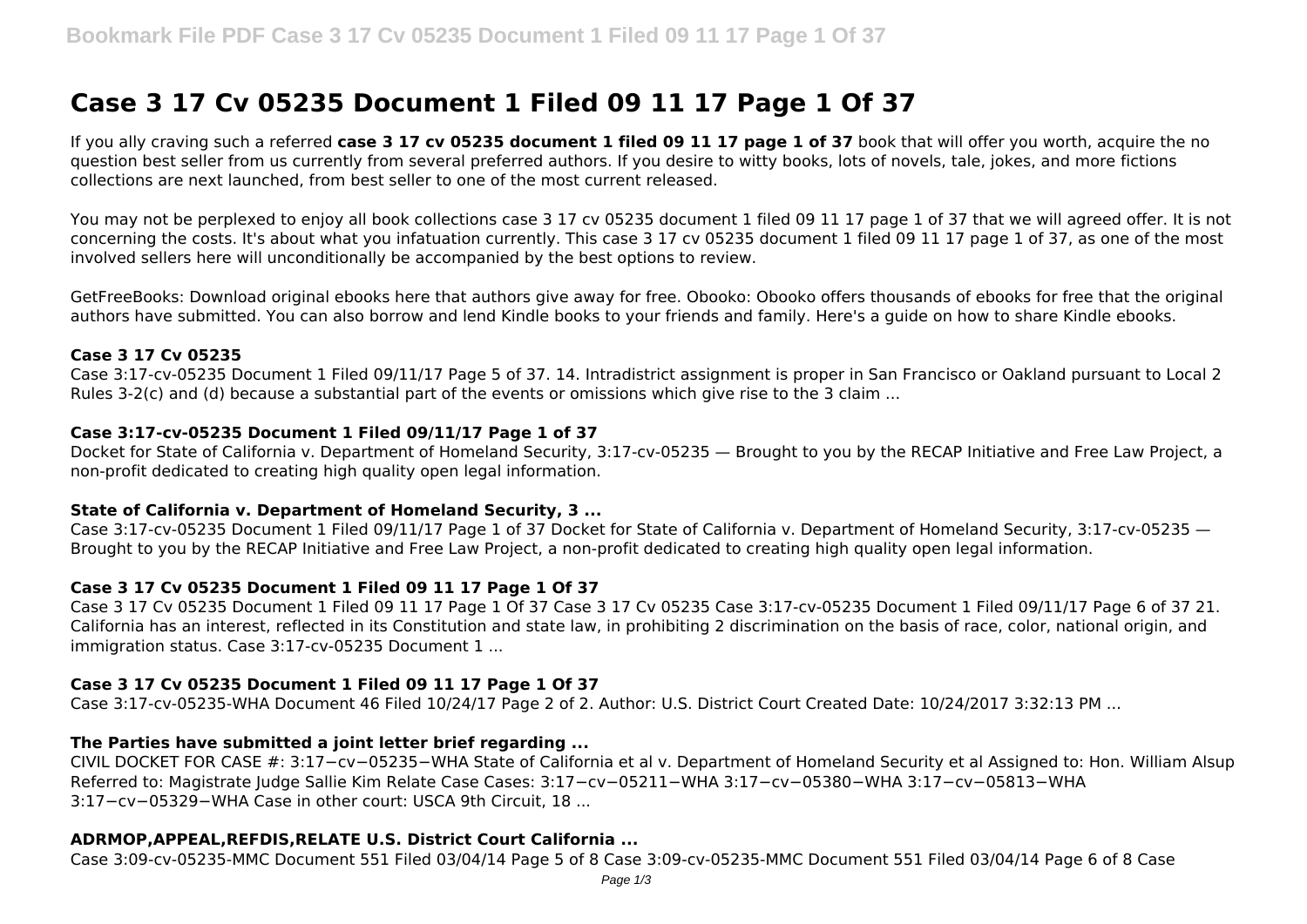3:09-cv-05235-MMC Document 551 Filed 03/04/14 Page 7 of 8

## **Case 3:09-cv-05235-MMC Document 551 Filed 03/04/14 Page 1 of 8**

1 2 3 4 5 6 7 8 9 10 11 12 13 14 15 16 17 18 19 20 21 22 23 24 25 26 27 28 joint letter brief regarding deposition of acting secretary of homeland security duke all ...

## **Case 3:17-cv-05211-WHA Document 88 Filed 10/23/17 Page 1 of 14**

Firefox about:blank 3 of 35 8/3/2020, 1:55 PM Case 3:17-cv-02335-GPC-MDD Document 259 Filed 08/03/20 PageID.11186 Page 3 of 35

## **Firefox about:blank Case 3:17-cv-02335-GPC-MDD Document ...**

Alaska Native Tribal Health Consortium, Case No. 3:17-cv-00018-TMB, is unavailing. Furthermore, Plaintiffs' failure to direct to this Court to any authority which requires a tribal resolution to confer tribal sovereign immunity to ANTHC, demonstrates that whether such a resolution exists is not material to the tribal sovereign immunity analysis.

## **Wilson v. Alaska Native Tribal Health Consortium | Case No ...**

Civil No. 5:11-cv-05235-RMW GAL – NIHUL KUPOT GEMEL LEOVDEI HORA'A LTD.'S RESPONSE IN SUPPORT OF ITS MOTION FOR CONSOLIDATION, APPPOINTMENT AS LEAD PLAINTIFF, AND APPROVAL OF COUNSEL DATE: February 3, 2012 TIME: 9:00 a.m. JUDGE: Honorable Ronald M. Whyte CTRM: 6 – 4th Floor Case5:11-cv-05235-RMW Document72 Filed01/10/12 Page1 of 6

#### **Case5:11-cv-05235-RMW Document72 Filed01/10/12 Page1 of 6**

Court Description: ORDER GRANTING STIPULATION REGARDING CASE MANAGEMENT ORDER by Judge William Alsup granting (57) Stipulation in case 3:17-cv-05211-WHA.Associated Cases: 3:17-cv-05211-WHA, 3:17-cv-05235-WHA, 3:17-cv-05329-WHA, 3:17-cv-05380-WHA(whalc1, COURT STAFF) (Filed on 9/29/2017)

## **Regents of University of California et al v. United States ...**

Case 1:07-cv-05235 Document 47-2 Filed 08/05/2009 Page 1 of 6 Hennon v. Rollins et al Doc. 49 Att. 3 Dockets.Justia.com

## **Hennon v. Rollins et al Doc. 49 Att. 3**

Case No. 3:17-cv-00551-RCJ-CBC. View Case; JOHN D. REDMAN, Plaintiff, v. R. ARANAS, et al., Defendants. ... Listed below are the cases that are cited in this Featured Case. Click the citation to see the full text of the cited case.

## **REDMAN v. ARANAS | Case No. 3:17-cv-00551-RCJ ...**

1 2 3 4 5 6 7 8 9 10 11 12 13 14 15 16 17 18 19 20 21 22 23 24 25 26 27 28 5 TITLE Lion's Club v City of Albany, et al. U.S. District Court Case No. 3:17-cv-05236 ...

## **Case 3:17-cv-05236-WHA Document 14 Filed 11/14/17 Page 1 of 53**

Case5:11-cv-05235-RMW Document100 Filed02/21/12 Page2 of 14 1 2 3 4 5 6 7 8 9 10 11 12 13 14 15 16 17 18 19 20 21 22 23 24 25 26 27 28 CARBON COUNTY RETIREMENT BOARD,

#### **Woburn Retirement System, et al. v. Omnivision ...**